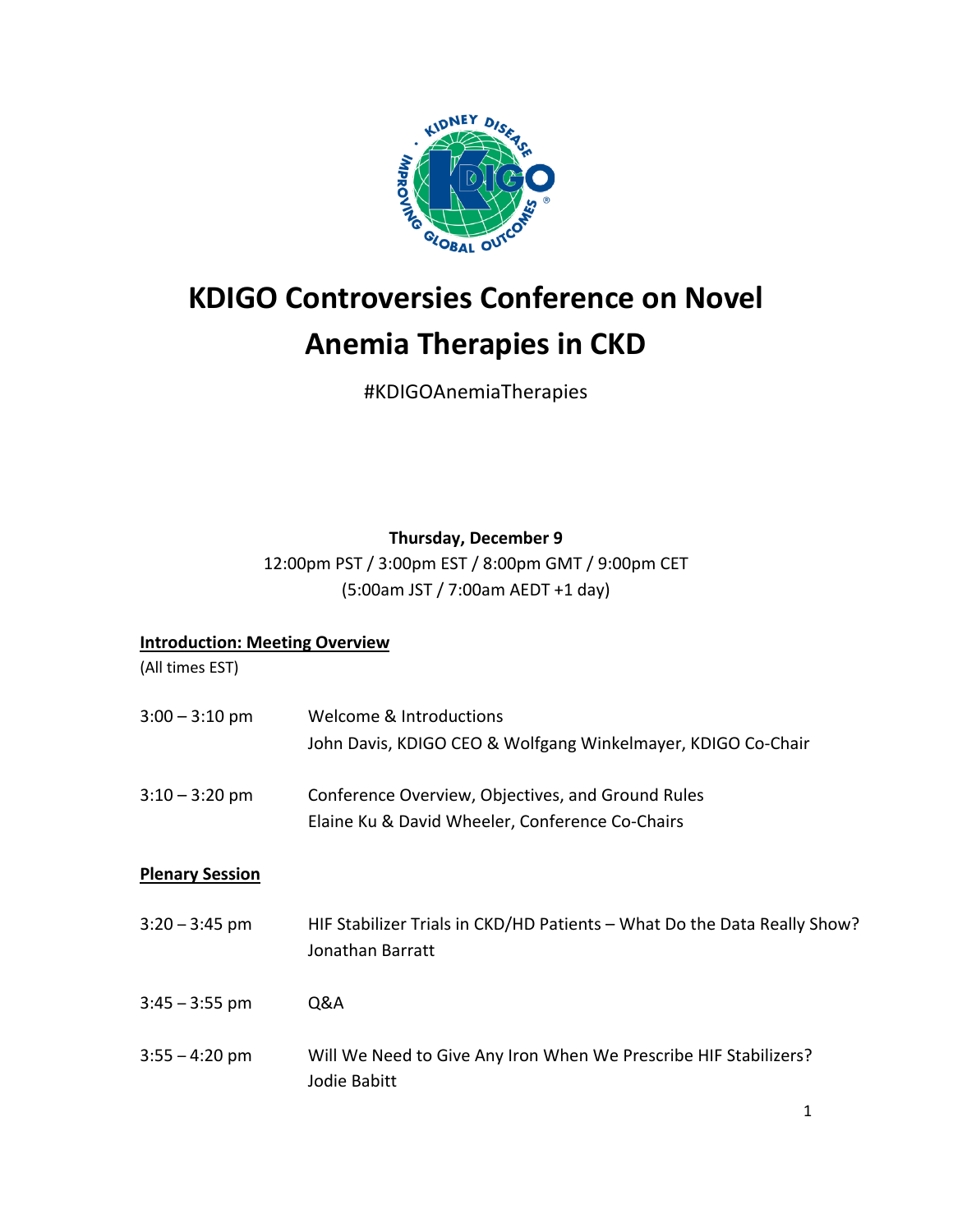| $4:20 - 4:30$ pm | Q&A                                                                                                                          |
|------------------|------------------------------------------------------------------------------------------------------------------------------|
| $4:30 - 5:00$ pm | Debate: Are HIF Stabilizers a Viable Alternative to ESAs in the<br>Management of Anemia in CKD<br>Iain Macdougall & Jay Wish |
| $5:00 - 5:10$ pm | 0&A                                                                                                                          |
| $5:10 - 5:30$ pm | <b>Group Discussion</b>                                                                                                      |
| $5:30$ pm        | Preparations for Day 2 & Wrap Up<br>Elaine Ku & David Wheeler, Conference Co-Chairs                                          |

**Friday, December 10**

**---------------------------------------------------------------------------------------------------**

12:00pm PST / 3:00pm EST / 8:00pm GMT / 9:00pm CET (5:00am JST / 7:00am AEDT +1 day)

## **Preliminary Breakout Group Reports & Discussion**

(All times EST)

| $3:00 - 3:05$ pm | <b>Opening Remarks</b><br>Elaine Ku & David Wheeler, Conference Co-Chairs                                                                                                |
|------------------|--------------------------------------------------------------------------------------------------------------------------------------------------------------------------|
| $3:05 - 3:30$ pm | Group 1: Therapeutic use of HIF-PH inhibitors vs. current<br>therapies in anemia management: CKD patients not on dialysis<br>treatment<br>Lucia Del Vecchio & Nav Tangri |
| $3:30 - 3:40$ pm | Q&A                                                                                                                                                                      |
| $3:40 - 4:05$ pm | Group 2: Therapeutic use of HIF-PH inhibitors vs. current therapies in<br>anemia management: CKD patients treated with dialysis<br>Kirsten Johansen & Masaomi Nangaku    |
| $4:05 - 4:15$ pm | Q&A                                                                                                                                                                      |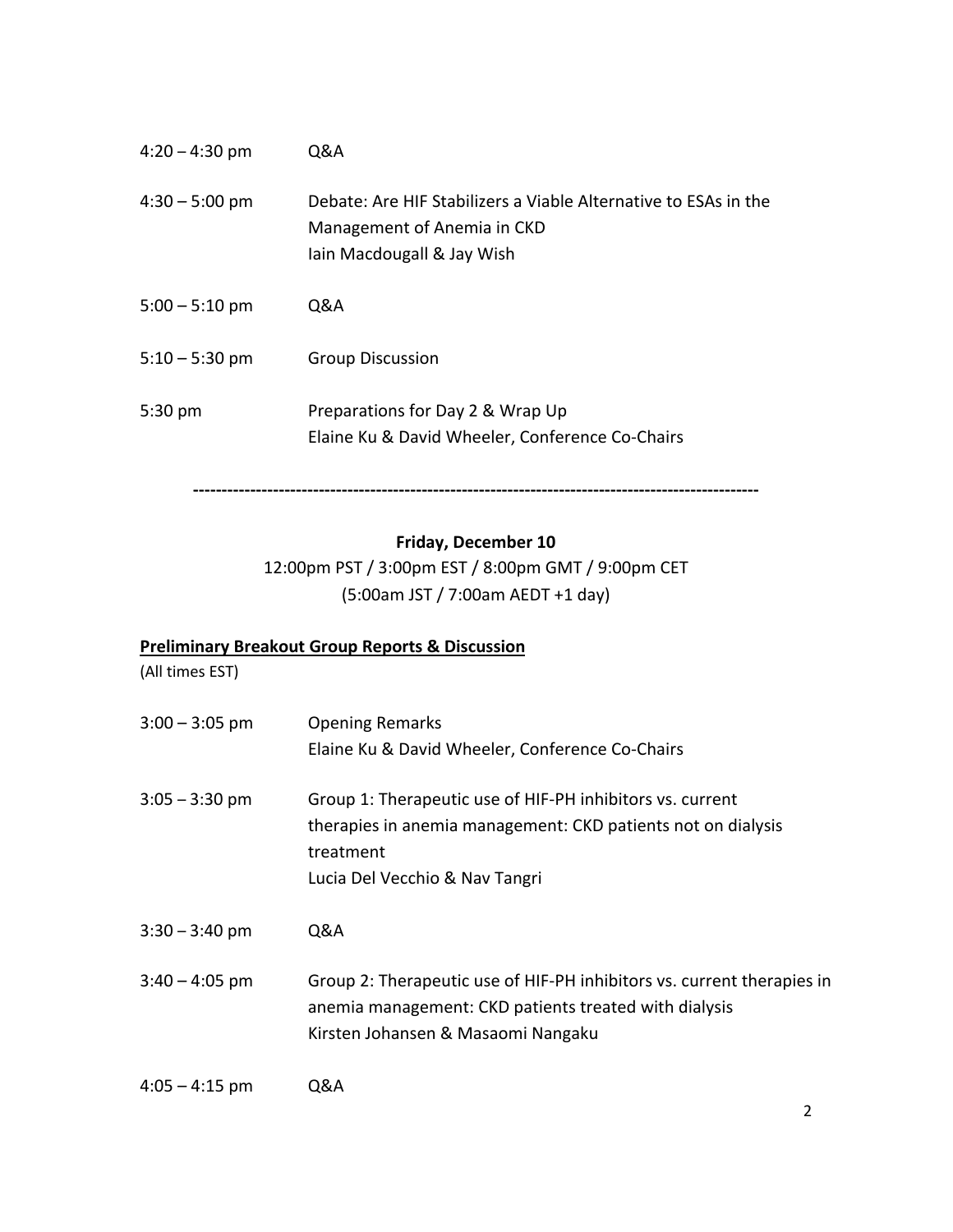| $4:15 - 4:25$ pm | <b>Break</b>                                                                                                |
|------------------|-------------------------------------------------------------------------------------------------------------|
| $4:25 - 4:50$ pm | Group 3: Safety profile of HIF-PH inhibitors in CKD anemia<br>management<br>Sushrut Waikar & Andrzej Wiecek |
| $4:50 - 5:00$ pm | Q&A                                                                                                         |
| $5:00 - 5:25$ pm | Group 4: Pathophysiology of HIFs and effects beyond hemoglobin<br>Kai-Uwe Eckardt & Volker Haase            |
| $5:25 - 5:35$ pm | Q&A                                                                                                         |
| $5:35 - 6:00$ pm | <b>Full Group Discussion</b>                                                                                |
| $6:00$ pm        | Preparations for Day 3 & Wrap Up<br>Elaine Ku & David Wheeler, Conference Co-Chairs                         |

**---------------------------------------------------------------------------------------------------**

## **Saturday, December 11**

12:00pm PST / 3:00pm EST / 8:00pm GMT / 9:00pm CET (5:00am JST / 7:00am AEDT +1 day)

## **Breakout Session**

(All times EST)

| $3:00 - 5:00$ pm | Group 1: Therapeutic use of HIF-PH inhibitors vs. current therapies in<br>anemia management: CKD patients not on dialysis treatment |
|------------------|-------------------------------------------------------------------------------------------------------------------------------------|
| $4:00 - 6:00$ pm | Group 2: Therapeutic use of HIF-PH inhibitors vs. current therapies in<br>anemia management: CKD patients treated with dialysis     |
| $3:00 - 5:00$ pm | Group 3: Safety profile of HIF-PH inhibitors in CKD anemia<br>management                                                            |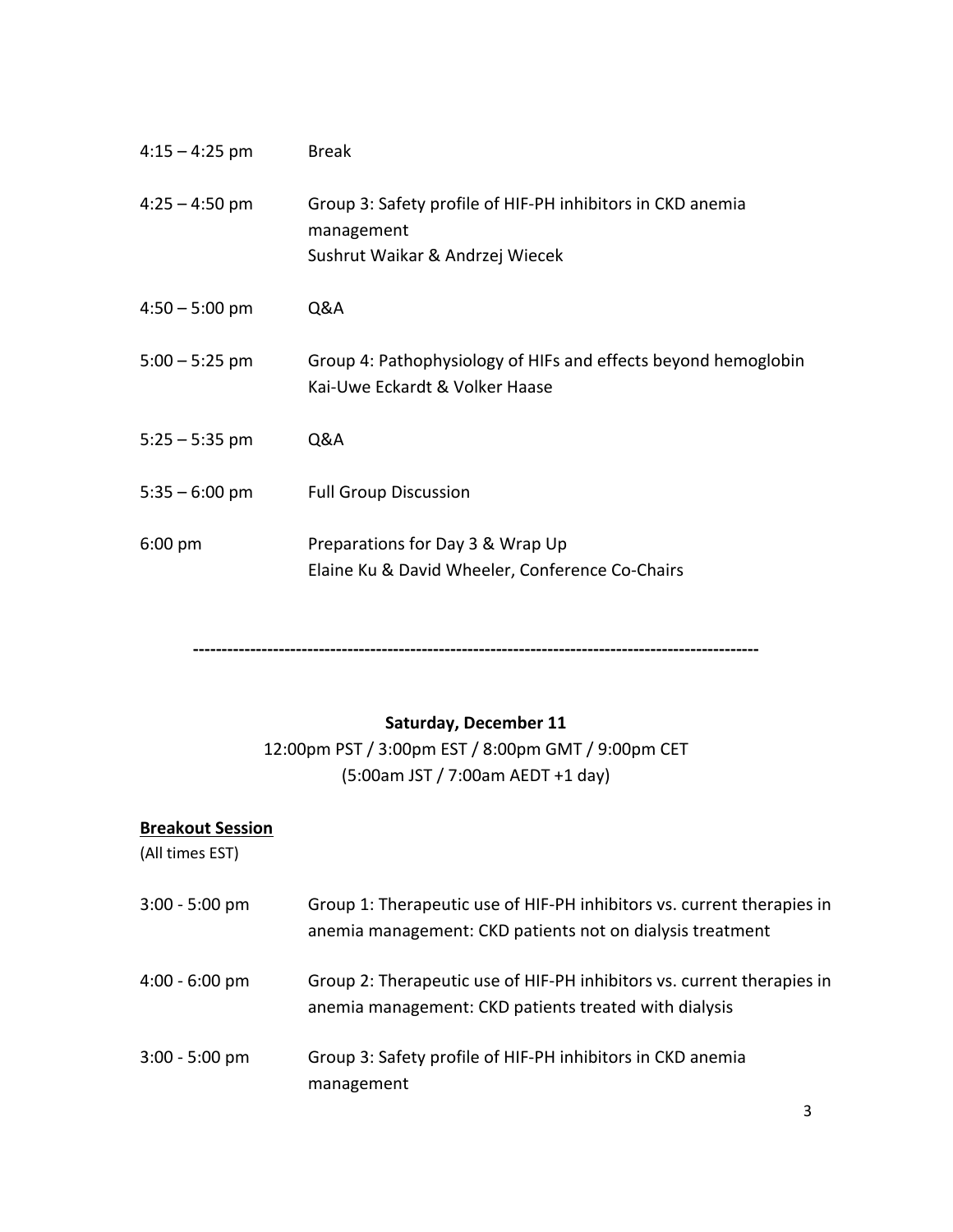3:00 - 5:00 pm Group 4: Pathophysiology of HIFs and effects beyond hemoglobin

**---------------------------------------------------------------------------------------------------**

#### **Sunday, December 12**

12:00pm PST / 3:00pm EST / 8:00pm GMT / 9:00pm CET (5:00am JST / 7:00am AEDT +1 day)

## **Final Breakout Group Reports & Discussion**

(All times EST)

| $3:00 - 3:05$ pm | <b>Opening Remarks</b><br>Elaine Ku & David Wheeler, Conference Co-Chairs                                                                                             |
|------------------|-----------------------------------------------------------------------------------------------------------------------------------------------------------------------|
| $3:05 - 3:30$ pm | Group 4: Pathophysiology of HIFs and effects beyond hemoglobin<br>Kai-Uwe Eckardt & Volker Haase                                                                      |
| $3:30 - 3:40$ pm | Q&A                                                                                                                                                                   |
| $3:40 - 4:05$ pm | Group 3: Safety profile of HIF-PH inhibitors in CKD anemia<br>management<br>Sushrut Waikar & Andrzej Wiecek                                                           |
| $4:05 - 4:15$ pm | Q&A                                                                                                                                                                   |
| $4:15 - 4:25$ pm | <b>Break</b>                                                                                                                                                          |
| $4:25 - 4:50$ pm | Group 2: Therapeutic use of HIF-PH inhibitors vs. current therapies in<br>anemia management: CKD patients treated with dialysis<br>Kirsten Johansen & Masaomi Nangaku |
| $4:50 - 5:00$ pm | Q&A                                                                                                                                                                   |
| $5:00 - 5:25$ pm | Group 1: Therapeutic use of HIF-PH inhibitors vs. current<br>therapies in anemia management: CKD patients not on dialysis                                             |

4